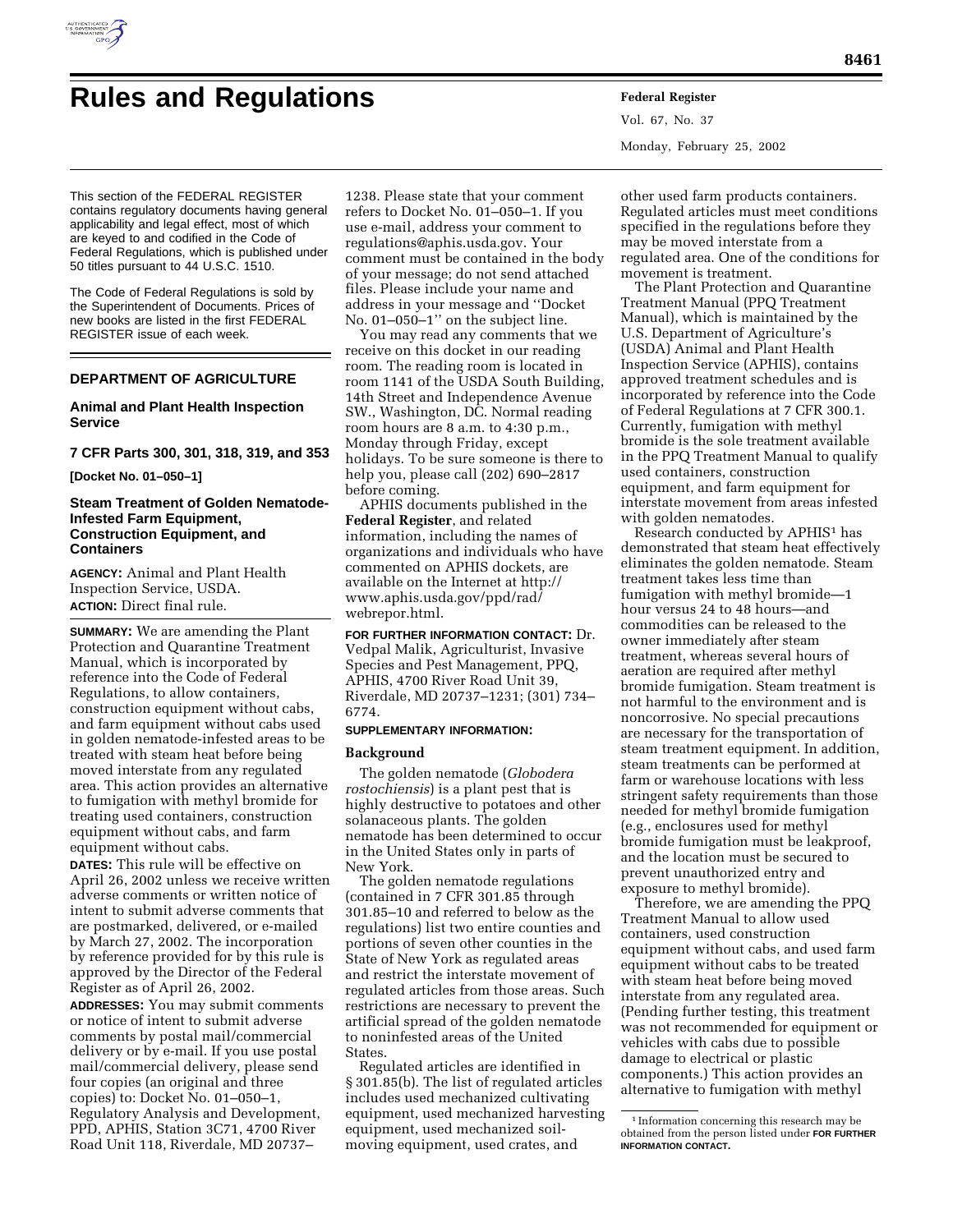bromide for treating used containers, construction equipment, and farm equipment. The treatment procedure we are adding to the PPQ Treatment Manual is described in the following paragraphs.

#### **Treatment Procedure**

Administer steam treatment in a tarpaulin or tent using steam generators. The recommended minimum air temperature for steam treatment varies according to the size of the enclosure in which the treatment is conducted. For enclosures 4,000 ft3 or less, the recommended minimum air temperature is 40 °F, and for enclosures  $4,000$  to 6,000 ft<sup>3</sup>, the recommended minimum air temperature is 60 °F.

Place the farm equipment or containers inside the tarpaulin or tent so that it faces the front of the enclosure, where the steam will be introduced. If a tarp (6 mil plastic) is used instead of a tent, pad sharp edges of the equipment or containers before covering with the tarp. Place temperature recording sensors on the equipment or containers to be treated.

When the treatment is being conducted in enclosures 4,000 ft3 or less, use at least four temperature recording sensors in addition to the probe on the steam generator. Place probes in hard-to-treat cracks or crevices on the equipment or containers. Position probes in the following locations: (1) Front high—near the top of the front of the equipment or load; (2) center middle—midway from the top and bottom of the center of the equipment or load; (3) center bottom bottom of the center of the equipment or load, but at least 3 inches above the floor if the equipment is flush with the floor; and (4) rear bottom—bottom of the rear of the equipment, but at least 3 inches above the floor if the equipment is flush with the floor.

When the treatment is being conducted in enclosures 4,000 to 6,000 ft3, use at least eight temperature recording sensors in addition to the probe on the steam generator. Again, place probes in hard-to-treat cracks or crevices on the equipment or containers. Position probes in the following locations: (1) Front high—near the top of the left side of the front of the equipment or load; (2) front low bottom of the right side of the front of the equipment or load, but at least 3 inches above the floor if the equipment is flush with the floor; (3) center high near the top of the center of the equipment or load on the right side; (4) center middle—midway from the top and bottom of the center of the equipment or load; (5) center low—

bottom of the center of the equipment or load on the left side, but at least 3 inches above the floor if the equipment is flush with the floor; (6) rear high near the top of the rear of the equipment on the right side; (7) rear middle midway from the top and bottom of the rear of the equipment; and (8) rear low—bottom of the rear of the equipment or load on the left side, but at least 3 inches above the floor if the equipment is flush with the floor.

Place the steam generator at the front of the enclosure. Close the tent or tarp and place sandsnakes (flexible weights) at the base to seal it. As an airtight seal is not essential for steam treatment; small pinholes are acceptable.

Steam heat the enclosure for 60 minutes after all probes reach a minimum of 140 °F (60 °C). The maximum temperature in the enclosure should not exceed 160 °F (71 °C). Throughout the treatment, record the temperatures at least once every 2 minutes.

# **Miscellaneous**

The scientific name for golden nematode has been changed from *Heterodera rostochiensis* to *Globodera rostochiensis.* Therefore, we are amending §§ 301.85(a) and 301.85–1 to reflect that change.

We are also revising the definition for the term *treatment manual* in § 301.85– 1 so that it refers to the PPQ Treatment Manual rather than the ''Manual of Administratively Authorized Procedures to be Used Under the Golden Nematode Quarantine'' and the ''Fumigation Procedures Manual,'' which are no longer in use. Revising the definition of *treatment manual* will eliminate footnote 1, so we are also redesignating the subsequent footnotes in the subpart.

The definitions in § 301.85–1 are no longer assigned paragraph designations and are simply listed in alphabetical order. We are, therefore, amending § 301.85(b) to update a reference to the definition of *regulated article.*

Finally, we are revising part 300 so that all of the materials incorporated by reference are assigned specific section designations. Accordingly, we are also updating citations to part 300 found elsewhere in title 7.

# **Dates**

We are publishing this rule without a prior proposal because we view this action as noncontroversial and anticipate no adverse public comment. This rule will be effective, as published in this document, on April 26, 2002, unless we receive written adverse comments or written notice of intent to

submit adverse comments that are postmarked, delivered, or e-mailed by March 27, 2002.

Adverse comments are comments that suggest the rule should not be adopted or that suggest the rule should be changed.

If we receive written adverse comments or written notice of intent to submit adverse comments, we will publish a document in the **Federal Register** withdrawing this rule before the effective date. We will then publish a proposed rule for public comment.

As discussed above, if we receive no written adverse comments nor written notice of intent to submit adverse comments that are postmarked, delivered, or e-mailed within 30 days of publication of this direct final rule, this direct final rule will become effective 60 days following its publication. We will publish a document in the **Federal Register**, before the effective date of this direct final rule, confirming that it is effective on the date indicated in this document.

# **Executive Order 12866 and Regulatory Flexibility Act**

This rule has been reviewed under Executive Order 12866. For this action, the Office of Management and Budget has waived its review process required by Executive Order 12866.

This rule, which allows containers, construction equipment without cabs, and farm equipment without cabs used in golden nematode-infested areas to be treated with steam heat before being moved interstate from any regulated area, provides an alternative to fumigation with methyl bromide.

It is expected that the cost of steam treatment will compare favorably to the cost of methyl bromide fumigation. Treatment costs will continue to be borne by APHIS. A steam generator and related equipment, such as temperature sensors and plastic tarps, costs approximately \$20,000. After the initial investment in equipment, most of the cost of treatment is due to personnel costs. It takes one 8-hour day for a Plant Protection and Quarantine (PPQ) officer and a technician to steam treat farm equipment, including the time required to set up and tear down the treatment site.

In contrast, there are higher equipment and personnel costs associated with methyl bromide treatment. The cost of methyl bromide is currently \$3.24 per pound. For a 24 hour treatment, 15 lbs of methyl bromide per 1,000 ft<sup>3</sup> is needed, while 7.5 lbs of methyl bromide per 1,000 ft 3 are needed for a 48-hour treatment. PPQ officers must be certified to handle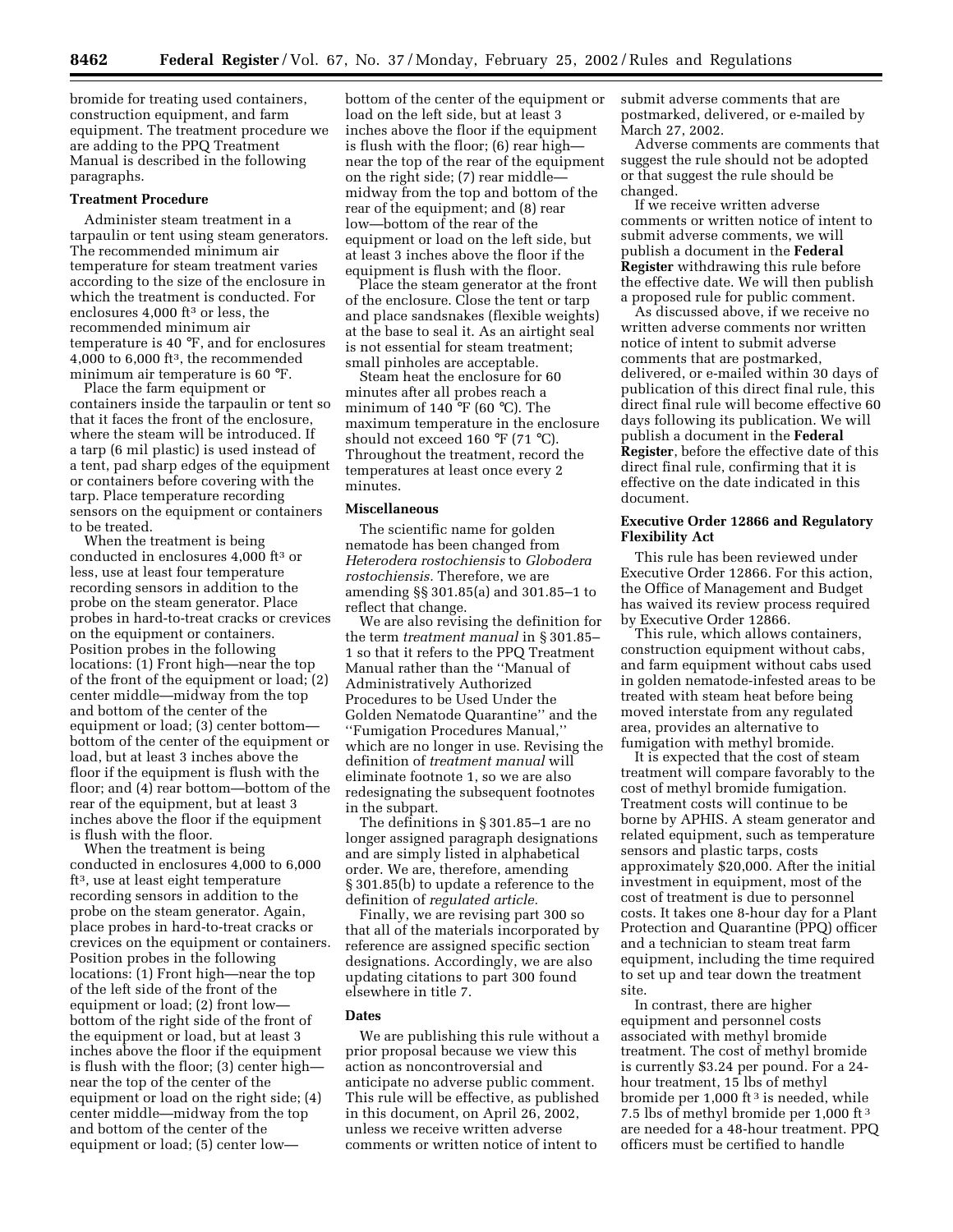pesticides and must use a self-contained breathing apparatus during the treatment. A self-contained breathing apparatus costs \$1,500 plus the cost of periodic maintenance. Air tanks cost \$600–\$700 and typically last about 3 years.

Personnel costs also would be higher for methyl bromide treatment than for steam treatment. Methyl bromide treatment takes from 24 to 48 hours. If the methyl bromide treatment site is

secure, it is not necessary to have a PPQ officer on site during the entire treatment period. However, if the site is not secure, it is not advisable to leave the treatment site unattended.

Table 1 shows costs associated with each treatment option. These calculations assume that one GS–11 PPQ officer and one GS–7 technician would have to stay on site twice as long for methyl bromide treatments as for steam treatments. As noted previously,

methyl bromide currently costs \$3.24 per pound; these calculations assume that 30 lbs are needed per treatment, which is enough to treat  $2,000$  ft<sup>3</sup>. We estimate that, over the course of 600 treatments, the use of steam treatment rather than methyl bromide would result in savings of \$259,920. This is considerably more than the initial cost of the equipment needed for the steam treatment.

| Steam treatment                                                                                                                             | Methyl bromide |
|---------------------------------------------------------------------------------------------------------------------------------------------|----------------|
| \$200 (\$25/hr $\times$ 8 hrs)    \$400 (\$25/hr $\times$ 16 hrs)<br>$ \$136 \ (\$17/hr \times 8 hrs) \    \$272 \ (\$17/hr \times 16 hrs)$ | \$769.20       |
|                                                                                                                                             | 600            |
|                                                                                                                                             |                |

Over the past 4 years, an average of 618 pieces of farm equipment per year have been treated. It is expected that, with this rule, most of these treatments will be steam treatments. However, there may still be some cases in which methyl bromide treatment is the preferred method of treatment.

While there are higher initial costs for steam treatment, the marginal cost for each treatment would be lower. Because steam treatment has lower marginal costs, in the long run it will be more economical to use steam treatment than methyl bromide fumigation.

Potato farms are classified as small businesses if they have less than \$750,000 in annual receipts. USDA's National Agricultural Statistics Service (NASS) does not publish data by farm size for New York potato farms. However, it is likely that most of the farms affected by this rule would qualify as small businesses, as defined by the U.S. Small Business Administration (SBA).

This rule provides an alternative treatment for farm equipment, construction equipment, and containers used in golden nematode-infested areas. Farmers do not pay for the treatment; the costs are borne by APHIS. This is to encourage farmers to treat equipment before selling or moving it. Farm equipment is often treated when a farm is sold or going out of business, when farmers are unlikely to have the funds available to pay for treatment. Because the cost is not borne by the farmer, this rule will not have an adverse economic impact on these small entities.

Under these circumstances, the Administrator of the Animal and Plant Health Inspection Service has

determined that this action will not have a significant economic impact on a substantial number of small entities.

## **Executive Order 12372**

This program/activity is listed in the Catalog of Federal Domestic Assistance under No. 10.025 and is subject to Executive Order 12372, which requires intergovernmental consultation with State and local officials. (See 7 CFR part 3015, subpart V.)

# **Executive Order 12988**

This rule has been reviewed under Executive Order 12988, Civil Justice Reform. This rule: (1) Preempts all State and local laws and regulations that are inconsistent with this rule; (2) has no retroactive effect; and (3) does not require administrative proceedings before parties may file suit in court challenging this rule.

# **Paperwork Reduction Act**

This rule contains no new information collection or recordkeeping requirements under the Paperwork Reduction Act of 1995 (44 U.S.C. 3501 *et seq.*).

# **List of Subjects**

# *7 CFR Part 300*

Incorporation by reference, Plant diseases and pests, Quarantine.

# *7 CFR Part 301*

Agricultural commodities, Incorporation by reference, Plant diseases and pests, Quarantine, Reporting and recordkeeping requirements, Transportation.

## *7 CFR Part 318*

Cotton, Cottonseeds, Fruits, Guam, Hawaii, Incorporation by reference, Plant diseases and pests, Puerto Rico, Quarantine, Transportation, Vegetables, Virgin Islands.

#### *7 CFR Part 319*

Bees, Coffee, Cotton, Fruits, Honey, Imports, Incorporation by reference, Logs, Nursery Stock, Plant diseases and pests, Quarantine, Reporting and recordkeeping requirements, Rice, Vegetables.

## *7 CFR Part 353*

Exports, Incorporation by reference, Plant diseases and pests, Reporting and recordkeeping requirements.

Accordingly, we are amending 7 CFR chapter III as follows:

1. Part 300 is revised to read as follows:

# **PART 300–INCORPORATION BY REFERENCE**

# **Subpart—Materials Incorporated by Reference**

Sec.

- 300.1 Plant Protection and Quarantine Treatment Manual.
- 300.2 Dry Kiln Operator's Manual.
- 300.3 Reference Manual A.
- 300.4 Reference Manual B.

**Authority:** 7 U.S.C. 7701–7772; 7 CFR 2.22, 2.80, and 371.3.

## **§ 300.1 Plant Protection and Quarantine Treatment Manual.**

(a) In accordance with 5 U.S.C. 552(a) and 1 CFR part 51, the Director of the Office of the Federal Register has approved for incorporation by reference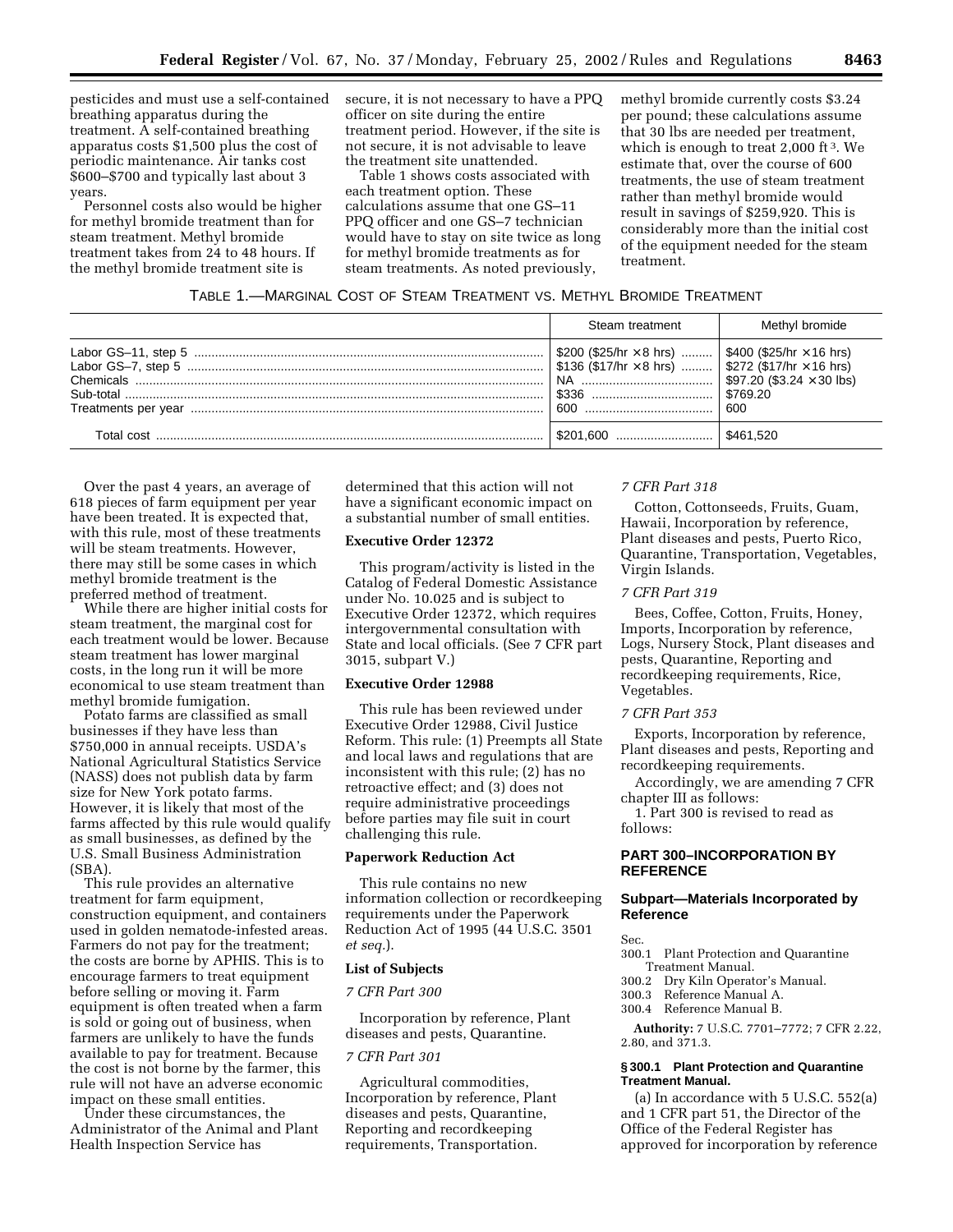**8464 Federal Register** / Vol. 67, No. 37 / Monday, February 25, 2002 / Rules and Regulations

in 7 CFR chapter III the Plant Protection and Quarantine Treatment Manual, which was reprinted November 30, 1992, and all revisions through May 2000; and:

(1) Treatment T101–n–2 and T102–b, and Table 5–2–5, revised July 2001; (2) Treatment T102–e, revised July

2001; and

(3) Treatment T406–d, dated January 2002.

(b) The treatments specified in the Plant Protection and Quarantine Treatment Manual and its revisions are required to authorize the movement of certain articles regulated by domestic quarantines (7 CFR parts 301 and 318) and foreign quarantines (7 CFR part 319).

(c) *Availability.* Copies of the Plant Protection and Quarantine Treatment Manual:

(1) Are available for inspection at the Office of the Federal Register Library, 800 North Capitol Street NW., Suite 700, Washington, DC; or

(2) May be obtained by writing or calling the Animal and Plant Health Inspection Service, Documents Management Branch, Printing Distribution and Mail Section, 4700 River Road Unit 1, Riverdale, MD 20737–1229, (301) 734–5524; or

(3) May be obtained from field offices of the Animal and Plant Health Inspection Service, Plant Protection and Quarantine. Addresses of these offices may be found in local telephone directories.

# **§ 300.2 Dry Kiln Operator's Manual.**

(a) The Dry Kiln Operator's Manual, which was published in August 1991 as Agriculture Handbook No. 188 by the United States Department of Agriculture, Forest Service, has been approved for incorporation by reference in 7 CFR chapter III by the Director of the Office of the Federal Register in accordance with 5 U.S.C. 552(a) and 1 CFR part 51.

(b) The kiln drying schedules specified in the Dry Kiln Operator's Manual provide a method by which certain articles regulated by ''Subpart— Logs, Lumber, and Other Unmanufactured Wood Articles'' (7 CFR 319.40–1 through 319.40–11) may be imported into the United States.

(c) *Availability.* Copies of the Dry Kiln Operator's Manual:

(1) Are available for inspection at the Office of the Federal Register Library, 800 North Capitol Street NW., Suite 700, Washington, DC; or

(2) Are for sale as ISBN 0–16–035819– 1 by the U.S. Government Printing Office, Superintendent of Documents, Mail Stop: SSOP, Washington, DC 20402–9328.

# **§ 300.3 Reference Manual A.**

(a) The Reference Manual for Administration, Procedures, and Policies of the National Seed Health System, which was published on February 25, 2000, by the National Seed Health System (NSHS), has been approved for incorporation by reference in 7 CFR chapter III by the Director of the Office of the Federal Register in accordance with 5 U.S.C. 552(a) and 1 CFR part 51.

(b) *Availability.* Copies of Reference Manual A:

(1) Are available for inspection at the Office of the Federal Register Library, 800 North Capitol Street NW., Suite 700, Washington, DC, and the APHIS Library, U.S. Department of Agriculture, 4700 River Road, Riverdale, MD; or

(2) May be obtained by writing to Phytosanitary Issues Management, Operational Support, PPQ, APHIS, 4700 River Road Unit 140, Riverdale, MD 20737–1236; or

(3) May be viewed on the APHIS Web site at *http://www.aphis.usda.gov/ppq/ pim/accreditation.*

#### **§ 300.4 Reference Manual B.**

(a) The Reference Manual for Seed Health Testing and Phytosanitary Field Inspection Methods, which was published on February 27, 2001, by the National Seed Health System (NSHS), has been approved for incorporation by reference in 7 CFR chapter III by the Director of the Office of the Federal Register in accordance with 5 U.S.C. 552(a) and 1 CFR part 51.

(b) *Availability.* Copies of Reference Manual B:

(1) Are available for inspection at the Office of the Federal Register Library, 800 North Capitol Street NW., Suite 700, Washington, DC, and the APHIS Library, U.S. Department of Agriculture, 4700 River Road, Riverdale, MD; or

(2) May be obtained by writing to Phytosanitary Issues Management, Operational Support, PPQ, APHIS, 4700 River Road Unit 140, Riverdale, MD 20737–1236; or

(3) May be viewed on the APHIS Web site at *http://www.aphis.usda.gov/ppq/ pim/accreditation.*

# **PART 301—DOMESTIC QUARANTINE NOTICES**

2. The authority citation for part 301 continues to read as follows:

**Authority:** 7 U.S.C. 166, 7711, 7712, 7714, 7731, 7735, 7751, 7752, 7753, and 7754; 7 CFR 2.22, 2.80, and 371.3.

Section 301.75–15 also issued under Sec. 204, Title II, Pub. L. 106–113, 113 Stat. 1501A–293; sections 301.75–15 and 301.75–16 also issued under Sec.

203, Title II, Pub. L. 106–224, 114 Stat. 400 (7 U.S.C. 1421 note).

3. In § 301.45–1, footnote 3 is revised to read as follows:

## **§ 301.45–1 Definitions.** \* \* \* \* \*

3The Plant Protection and Quarantine Treatment Manual is incorporated by reference at § 300.1 of this chapter.

4. In § 301.64–10, paragraphs (a) and (f) are amended by revising the first sentence after the paragraph heading to read as follows:

#### **§ 301.64–10 Treatments.**

\* \* \* \* \*

(a) \* \* \* Cold treatment in accordance with the PPQ Treatment Manual, which is incorporated by reference at § 300.1 of this chapter.

\* \* \* \* \* (f) \* \* \* Cold treatment in accordance with the PPQ Treatment Manual, which is incorporated by reference at § 300.1 of this chapter, and in accordance with the following schedule:

5. In § 301.78–10, the introductory paragraph is revised to read as follows:

#### **§ 301.78–10 Treatments.**

\* \* \* \* \*

Treatment schedules listed in the Plant Protection and Quarantine Treatment Manual to destroy Mediterranean fruit fly are authorized for use on regulated articles. The Plant Protection and Quarantine Treatment Manual is incorporated by reference at § 300.1 of this chapter. The following treatments may be used for the regulated articles indicated:

\* \* \* \* \* 6. In § 301.81–4, paragraph (b) is revised to read as follows:

# **§ 301.81–4 Interstate movement of regulated articles from quarantined areas.** \* \* \* \* \*

(b) Inspectors are authorized to stop any person or means of conveyance moving in interstate commerce they have probable cause to believe is moving regulated articles, and to inspect the articles being moved and the means of conveyance. Articles found to be infested by an inspector, and articles not in compliance with the regulations in this subpart, may be seized, quarantined, treated, subjected to other remedial measures, destroyed, or otherwise disposed of. Any treatments will be in accordance with the methods and procedures prescribed in the Appendix to this subpart (III. *Regulatory Procedures*), or in accordance with the methods and procedures prescribed in the Plant Protection and Quarantine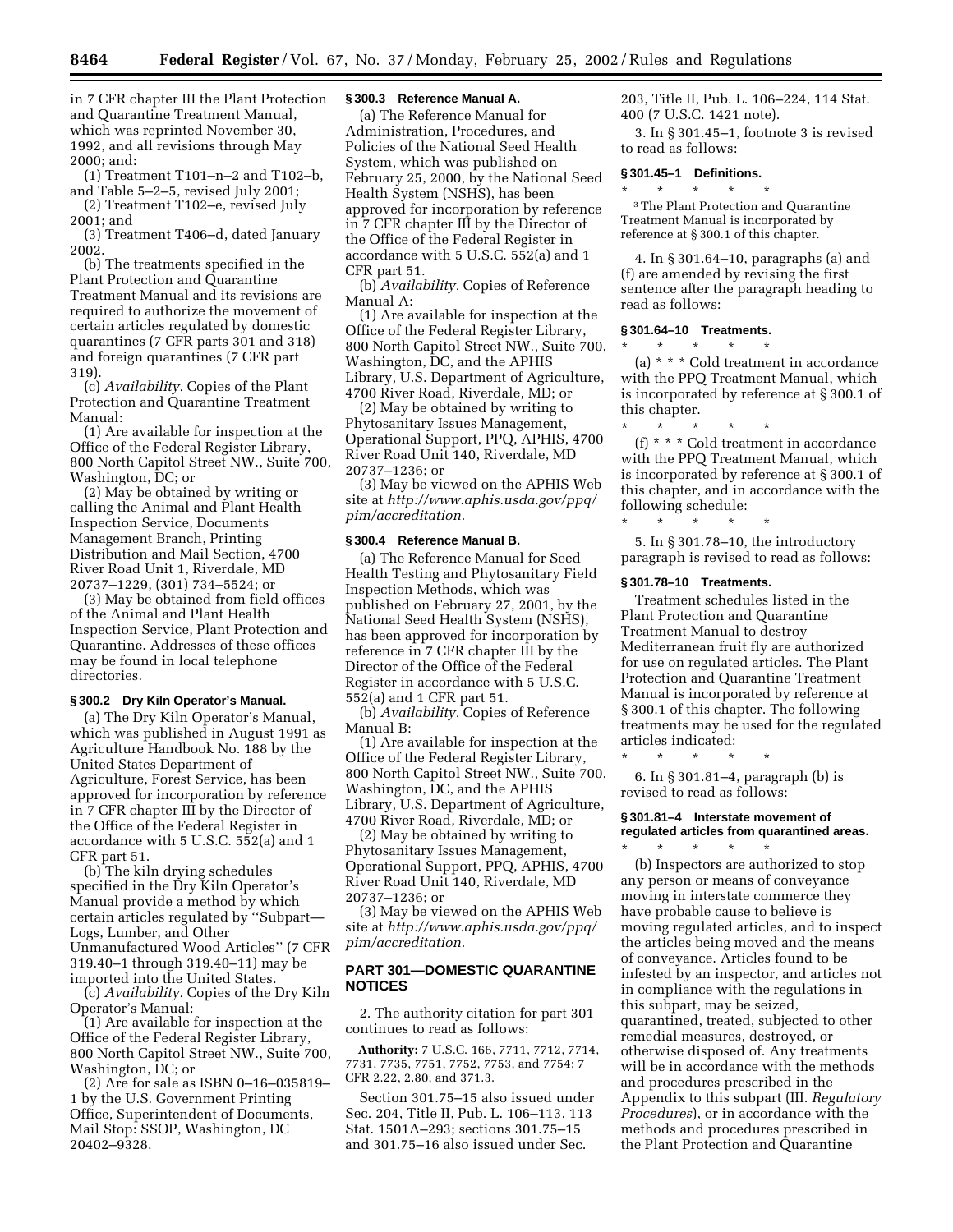Treatment Manual, which is incorporated by reference at § 300.1 of this chapter.

\* \* \* \* \*

#### **§ 301.85 [Amended]**

7. In § 301.85, paragraph (a) is amended by removing the words ''(*Heterodera rostochiensis*)'' and adding the words ''(*Globodera rostochiensis*)'' in their place and in paragraph (b), the introductory text is amended by removing the citation ''§ 301.85–1(q)'' and adding the citation ''§ 301.85–1'' in its place.

8. Section 301.85–1 is amended as follows:

a. In the definition of *Golden nematode*, by removing the words ''(*Heterodera rostochiensis*)'' and adding the words ''(*Globodera rostochiensis*)'' in their place.

b. By revising the definition of *treatment manual* to read as follows.

#### **§ 301.85–1 Definitions.**

\* \* \* \* \*

*Treatment manual*. The provisions currently contained in the Plant Protection and Quarantine Treatment Manual, which is incorporated by reference at § 300.1 of this chapter.

#### **§ 301.85–2b [Amended]**

9. In § 301.85–2b, footnote 2 and its reference in the section heading are redesignated as footnote 1.

#### **§ 301.85–3 [Amended]**

10. Section 301.85–3 is amended as follows:

a. Footnote 3 and its reference in the section heading are redesignated as footnote 2.

b. In paragraph (b), footnotes 4 and 5 and their references in the text are redesignated as footnotes 3 and 4, respectively.

11. In § 301.93–10, the introductory paragraph is revised to read as follows:

#### **§ 301.93–10 Treatments.**

Treatment schedules listed in the Plant Protection and Quarantine Treatment Manual to destroy the Oriental fruit fly are approved for use on regulated articles. The Plant Protection and Quarantine Treatment Manual is incorporated by reference at § 300.1 of this chapter. The following treatments can be used for bell pepper, citrus and grape, tomato, premises, and soil: \* \* \* \* \*

12. In § 301.97–10, the introductory paragraph is revised to read as follows:

#### **§ 301.97–10 Treatments.**

Treatment schedules listed in the Plant Protection and Quarantine

Treatment Manual to destroy the melon fruit fly are authorized for use on regulated articles. The Plant Protection and Quarantine Treatment Manual is incorporated by reference at § 300.1 of this chapter. The following treatments also may be used for the regulated articles indicated:

\* \* \* \* \* 13. In § 301.98–10, the introductory paragraph is revised to read as follows:

#### **§ 301.98–10 Treatments.**

Treatment schedules listed in the Plant Protection and Quarantine Treatment Manual to destroy the West Indian fruit fly are authorized for use on regulated articles. The Plant Protection and Quarantine Treatment Manual is incorporated by reference at § 300.1 of this chapter. The following treatments also may be used for the regulated articles indicated:

\* \* \* \* \*

# **PART 318—HAWAIIAN AND TERRITORIAL QUARANTINE NOTICES**

14. The authority citation for part 318 continues to read as follows:

**Authority:** 7 U.S.C. 7711, 7712, 7714, 7731, 7754, and 7756; 7 CFR 2.22, 2.80, and 371.3.

15. Section 318.13–11 is revised to read as follows:

# **§ 318.13–11 Disinfection of means of conveyance.**

If an inspector, through an inspection pursuant to this subpart, finds that a means of conveyance is infested with or contains plant pests, and the inspector orders disinfection of the means of conveyance, then the person in charge or in possession of the means of conveyance shall disinfect the means of conveyance and its cargo in accordance with an approved method contained in the Plant Protection and Quarantine Treatment Manual under the supervision of an inspector and in a manner prescribed by the inspector, prior to any movement of the means of conveyance or its cargo. The Plant Protection and Quarantine Treatment Manual is incorporated by reference at § 300.1 of this chapter.

16. In § 318.58–4, paragraph (b) is revised to read as follows:

## **§ 318.58–4 Issuance of certificates or limited permits.**

\* \* \* \* \* (b) *Certification on basis of treatment.* Fruits and vegetables designated in § 318.58–2(b) may be certified after undergoing an approved treatment contained in the Plant Protection and Quarantine Treatment Manual under the supervision of an inspector and if the articles are handled after treatment in accordance with all conditions that the inspector requires. The Plant Protection and Quarantine Treatment Manual is incorporated by reference at § 300.1 of this chapter. Treatments shall be applied at the expense of the shipper, owner, or person in charge of the articles. The Department of Agriculture or its inspector will not be responsible for loss or damage resulting from any treatment prescribed or supervised under this subpart.

\* \* \* \* \*

17. Section 318.58–11 is revised to read as follows:

## **§ 318.58–11 Disinfection of means of conveyance.**

If an inspector, through an inspection pursuant to this subpart, finds that a means of conveyance is infested with or contains any plant pest, and the inspector orders disinfection of the means of conveyance, then the person in charge or in possession of the means of conveyance shall disinfect the means of conveyance and its cargo, in accordance with an approved method contained in the Plant Protection and Quarantine Treatment Manual under the supervision of an inspector and in a manner prescribed by the inspector, prior to any movement of the means of conveyance or its cargo. The Plant Protection and Quarantine Treatment Manual is incorporated by reference at § 300.1 of this chapter.

# **PART 319—FOREIGN QUARANTINE NOTICES**

18. The authority citation for part 319 continues to read as follows:

**Authority:** 7 U.S.C. 166, 450, 7711–7714, 7718, 7731, 7732, and 7751–7754; 21 U.S.C. 136 and 136a; 7 CFR 2.22, 2.80, and 371.3.

19. In § 319.37–4, footnote 6 is revised to read as follows:

# **§ 319.37–4 Inspection, treatment, and phytosanitary certificates of inspection.**

\* \* \* \* \*

6The Plant Protection and Quarantine Manual is incorporated by reference at § 300.1 of this chapter.

## **§ 319.40–7 [Amended]**

20. In § 319.40–7, paragraph (d)(1)(i) is amended by removing the citation ''§ 300.1'' and adding the citation "§ 300.2" in its place.

21. In § 319.56–2h, paragraph (b) is revised to read as follows: